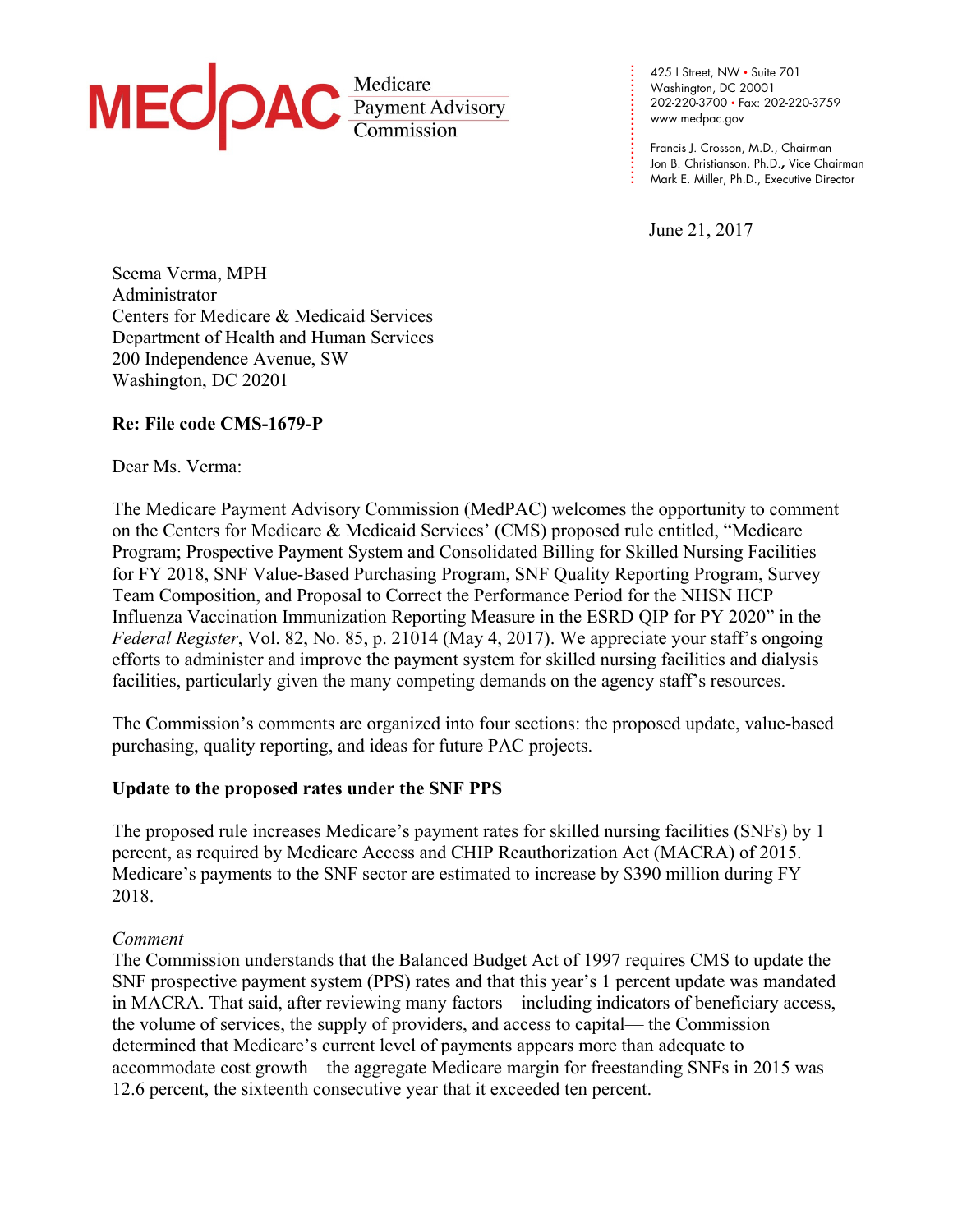In its March 2017 report to the Congress, the Commission discussed its growing concerns with the lack of progress on implementing changes to PAC payments that unnecessarily raise program spending and encourage SNFs and home health agencies (HHAs) to furnish care that is not related to patient characteristics and to selectively admit some patients over others. The Commission estimates that had its payment update recommendations in 2008 for HHAs and SNFs been implemented, fee-for-service spending today would be \$11 billion lower.

The Commission began discussing the needed reforms to the SNF PPS in its June 2007 report and the following year recommended a design to base payments on patient characteristics (not the amount therapy they received) and to better target payments for nontherapy ancillary services (NTA, such as drugs). Each year since its initial recommendation, the Commission has repeated the need to lower payments to SNFs and to revise the payment system. This year, the Commission recommended that the Congress eliminate updates to the SNF payment rates for FY 2018 and FY 2019, and that CMS use this period to revise the SNF prospective payment system. Then, in FY 2020, the Secretary should report to the Congress on the impacts of the reformed PPS and make any additional adjustments to payments needed to more closely align payments with costs. In addition to lowering program payments, the recommendation would increase the equity in payments for different conditions, thereby dampening the incentive for providers to select some patients over others.

The Commission hopes that this year there will be renewed attention to reforming payments made to PAC providers, including SNFs. Given the considerable work by the Commission and others (including the Government Accountability Office, Office of Inspector General, and the Department of Justice) on the problems with this payment system, the Commission is disappointed that CMS has opted to delay the implementation of the proposed changes until FY 2019. The reason for this timing is unclear since the re-design is clearly laid out in the Notice of Proposed Rule Making, multiple Technical Expert Panels were held to consider the various design features, and extensive supporting documentation is available in on-line contractor reports. Because FFS rates form the basis of Medicare Advantage benchmarks and a variety of current and future alternative payment models, the delay affects payments under these other programs as well.

### **Value-based purchasing for SNFs**

The Protecting Access to Medicare Act (PAMA) of 2014 requires the Secretary to implement a value-based purchasing (VBP) program for SNFs beginning in October 1, 2018. The law requires the VBP program to vary Medicare payments for SNF services using the rate of allcause all-condition 30-day readmissions to hospitals and to replace it as soon as practicable with a potentially preventable readmission measure. CMS states that the earliest the replacement measure can be implemented is FY 2021. In assessing SNF performance, the Secretary is required to rank each facility's performance (i.e., on their readmission rates) and consider the higher of a SNF's improvement or attainment.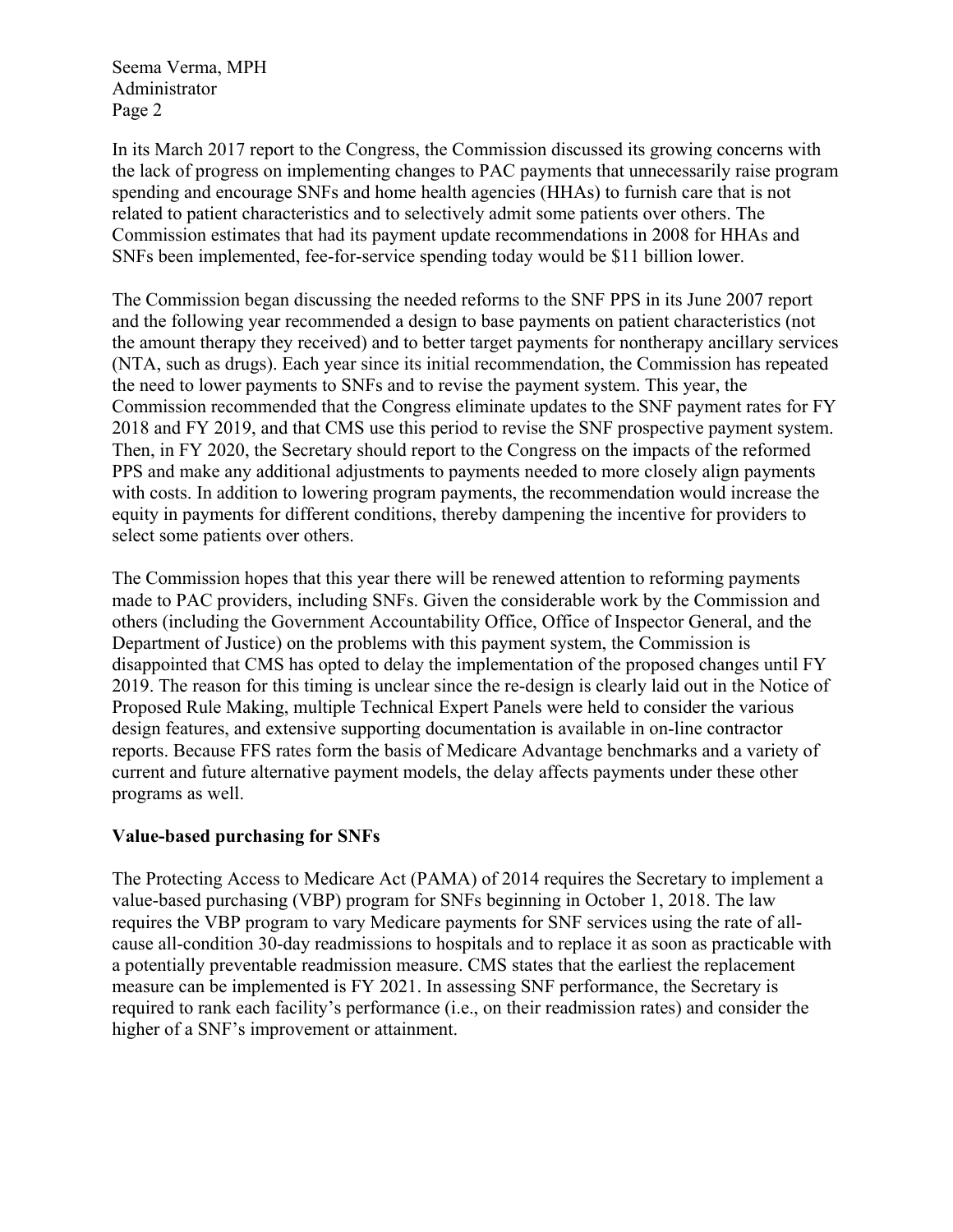CMS has been reviewing reports prepared by the Office of the Assistant Secretary for Planning and Evaluation (ASPE) and the National Academies of Sciences, Engineering, and Medicine on the issue of accounting for social risk factors in CMS's value-based purchasing and quality reporting programs, and considering options on how to address the issue in these programs. CMS has also been monitoring and awaiting the results from the National Quality Forum's 2-year trial period on risk adjustment for quality measures. CMS is soliciting comments on how and whether to consider social risk factors in assessing a provider's performance. Further, it seeks comments on how to tie performance to payment for providers whose actual performance is better than the risk-standardized rate.

### *Comment*

The Commission supports VBP policies as a way to encourage providers to furnish high-value care to Medicare beneficiaries. Although PAMA specifies a single performance measure (a readmission measure), the Commission urges CMS to seek the authority to broaden the scope of the VBP policy to include other post-acute care outcome measures. The Commission supports the transition to a potentially preventable measure as soon as CMS deems it practicable, but notes that both measures could be improved. By counting readmissions during the first 30 days after discharge from the hospital, both measures will miss readmissions that occur later during the SNF stay. Because SNF stays often exceed 30 days (about one-third of stays are longer than this), using this definition will relieve SNFs of the responsibility for beneficiaries who have a readmission after the 30 days but who are still patients in the SNF. In addition, the current definition could create incentives for SNFs to delay needed hospital care until after the  $30<sup>th</sup>$  day to avoid including the readmission in their performance measure. Further, the current definition does not hold all SNFs accountable for readmissions during a fixed period of time after discharge to encourage safe transitions to the next setting (or home). Relatively short stays (those under 30 days) will have readmissions that occur during the remaining days (that will vary by stay) count in the measure. Instead, the Commission supports measures that hold providers accountable for the *entire* period of time the patient is under the SNF's care *and* for a set period of time after discharge. The Commission encourages CMS to rethink its readmission measures to meet both of these objectives.

In December 2016, ASPE identified three policy solutions to account for social risk factors: include the factors in the risk adjustment; exclude the social factors from risk adjustment but stratify providers into groups by the factor of interest (such as the share of low-income patients); or create a separate payment adjuster. MedPAC has supported the second option, using peer groups, because it is straightforward to implement, does not minimize incentives to improve for providers with high shares of beneficiaries with social risk factors, and does not "mask" provider performance. Instead, providers would compare their unmasked performance (the rates would have still been adjusted for differences in patient age, sex, and comorbidities) with providers with similar social risk factors. For example, risk-adjusted readmissions would be compared for providers with similar shares of low-income patients. CMS can then consider how to tie this performance to payment.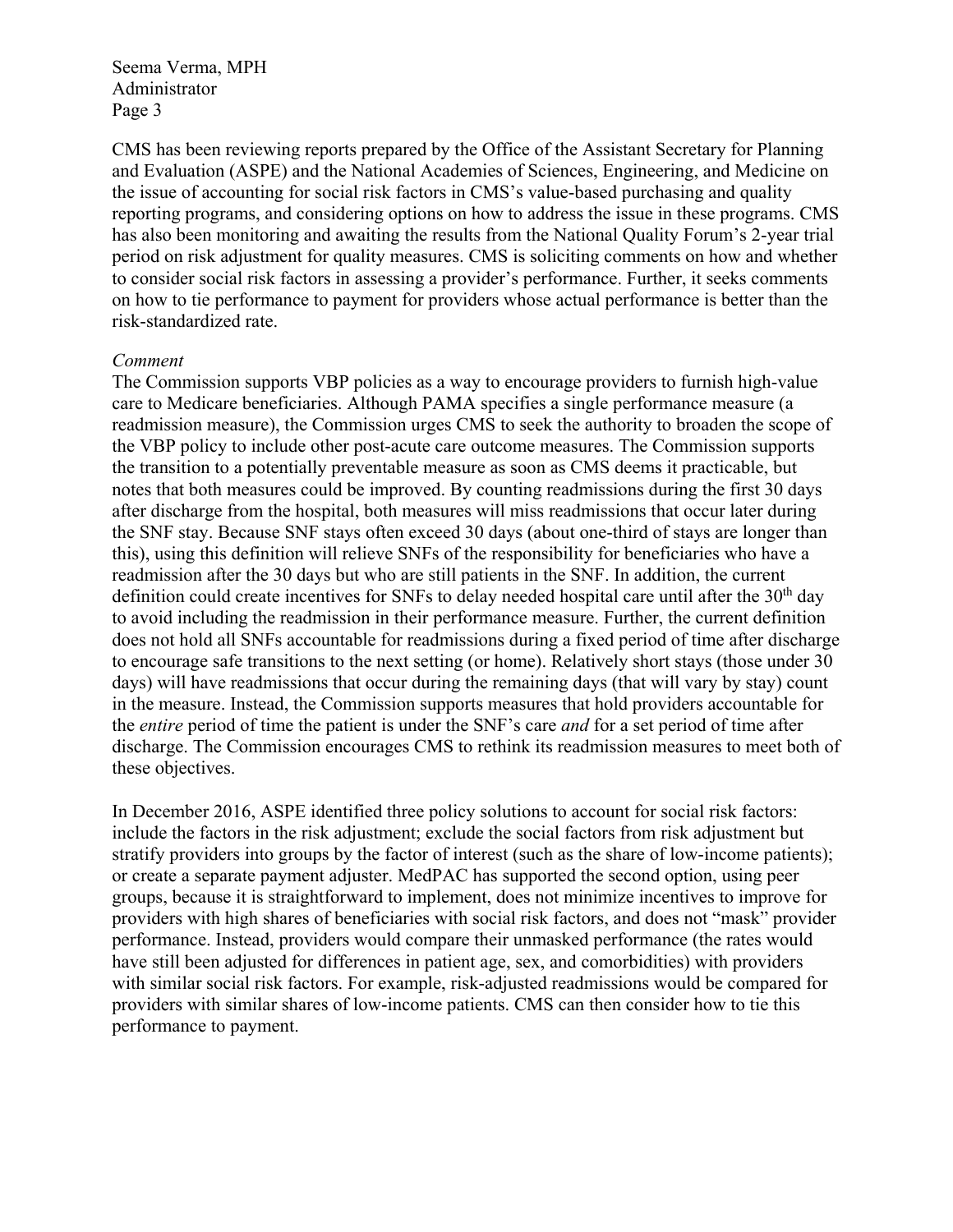One anomaly of the risk-adjustment approach taken by CMS is that a provider with zero readmissions could end up with a risk-standardized rate that is non-zero. Its reported performance would be worse than it was and the provider could be penalized for a performance that met the objectives of the policy (zero readmissions). This occurs, especially for low-volume providers, because of the statistical approach taken to address the random variation in outcomes. For SNFs with unusually high or low rates (typically small providers), CMS effectively blends the provider's own rate with the national average rate. This technique is referred to as "shrinkage" because it shrinks all variation towards the mean. The rates for providers with unusually high or low performance are adjusted closer to the national average, thereby "improving" the rate for exceptionally poor performers and "worsening" the rate for unusually good performers. This approach hides the true differences in performance and may dampen a SNF's incentive to improve because its score only partially depends on its own performance.

In its June 2013 report to the Congress, the Commission outlined a preferred approach to dealing with providers with low numbers of readmissions—expand the years included in the performance period so that low volume providers have sufficient volume to avoid unusually high or low performance that results from random variation. This would be similar to the revisions CMS may consider to expand the performance periods for the 30-day post-discharge readmission and community discharge measures. While this alternative includes older performance in the measure (and therefore may be considered less preferable), it includes only the provider's own performance in the measure calculation. As such, it is a truer reflection of the provider's actual performance.

# **Quality and resource use reporting**

The IMPACT Act of 2014 requires the collection of uniform patient assessment information and the implementation of standardized quality and resource use measures. This year, CMS proposes to: revise two measures (the rate of readmission within 30 days of discharge from the SNF and the rate of discharge to community); define standardized patient assessment items; and define five new quality measures (self care at discharge, mobility at discharge, changes in self care, changes in mobility, and changes in skin integrity).

### *Comment*

CMS proposes to expand the performance periods for the 30-day post-discharge readmission and community discharge measures to avoid the need to drop low-volume providers from public reporting. The Commission supports this revision. Ideally, all providers would have sufficient volume to avoid including relatively "old" performance that may not reflect current performance However, because some providers do not have sufficient volume and it is important to include as many providers as possible in the public reporting, the expansion to include older performance is a good solution.

The Commission has several comments about the proposed quality measures. The measures of changes are intended to capture patients who are expected to improve during the course of the stay. CMS plans to exclude patients with certain conditions who are not expected to improve and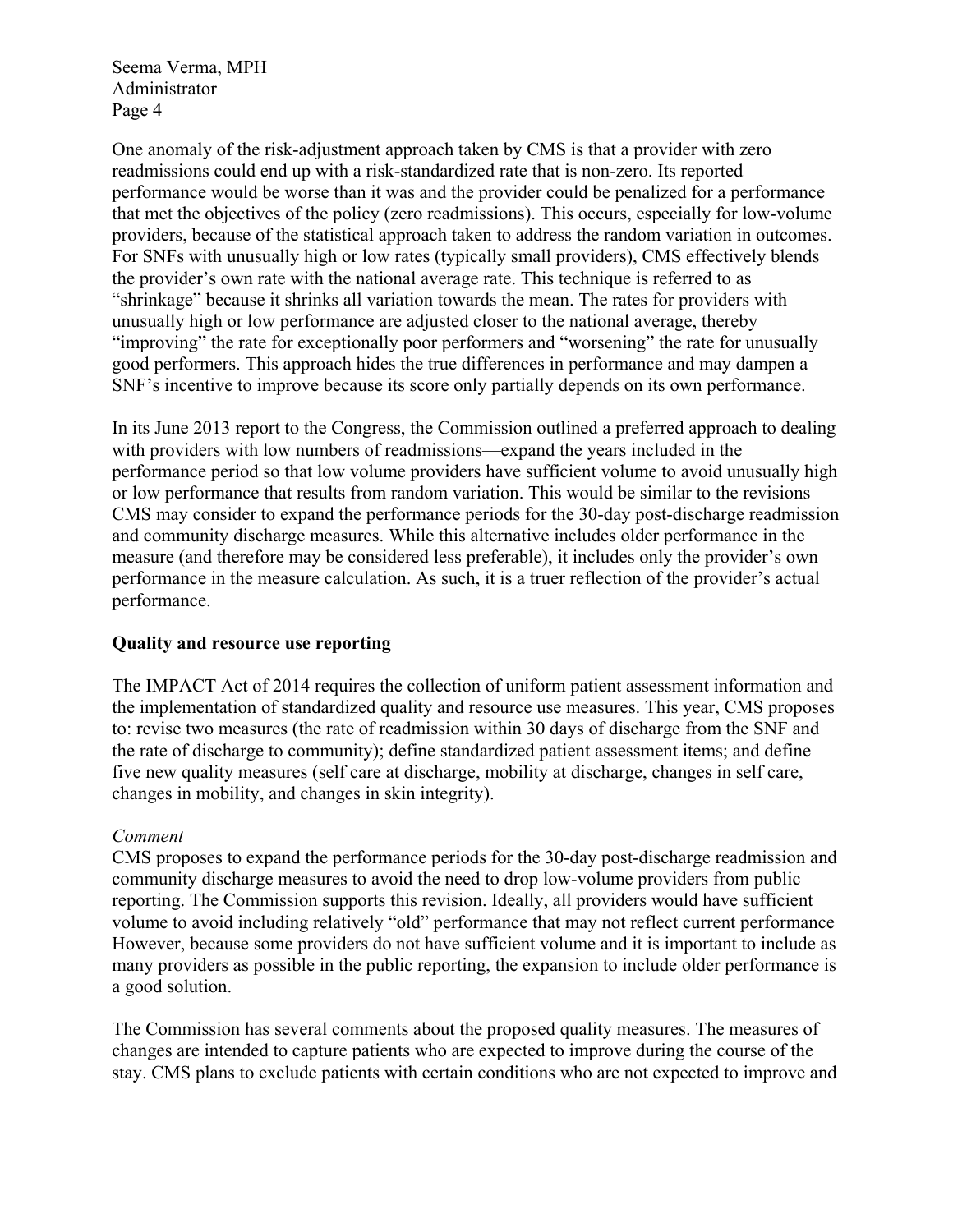patients who are already independent (and cannot improve). The Commission encourages CMS to develop future measures that will gauge how well a provider maintains patient function. This will hold providers accountable for preventing the deterioration of patient function. The Commission notes it will be important to monitor the accuracy of the function data, both at admission and at discharge. Especially if the data are tied to payment, providers will have an incentive to record a patient's function lower than it is at admission and to record it higher than it is at discharge. Last, the definition of "at admission" needs to be consistent so that a patient's function is captured at reasonably similar points in time. This will allow for fair comparisons across patients in SNFs and in other PAC settings. Particularly problematic in this regard is the first assessment for SNF patients (the Day-5 assessment), which can be conducted between Day 1 and Day 8. While the Commission appreciates that providers need some flexibility in when staff conduct the first assessment, requiring that the assessment be completed within 3 days of admission would give them ample time to complete this activity.

The Commission supports the addition of elements to the PAC assessment tools that are standardized across the PAC settings. However, CMS needs to be mindful that measures, when used for risk-adjustment, may be susceptible to inappropriate manipulation by providers. Of the items included in the proposed rule, the Commission is concerned about the inclusion of assessment items that may induce service use, such as oxygen therapy, intravenous medications, and nutritional approaches. The Commission supports the inclusion of these care items when they are tied to medical necessity. For example, in prior Commission work developing a reformed payment system for SNFs, we required that patients be counted as using oxygen services only if they have diagnoses that typically require the use of oxygen. We encourage CMS to take a similar approach in measuring use of services that are discretionary. For some elements, CMS may want to consider requiring a physician signature to attest that the reported service was reasonable and necessary and including a statement adjacent to the signature line warning that filing a false claim is subject to treble damages under the False Claims Act. Items that were not proposed but may warrant consideration include cardiac monitoring and specialty bed/surfaces, both high-cost services. Because patient assessment items are sometimes considered in a risk adjustment approach, CMS may want to examine whether future collection efforts should include these services.

CMS requested input on whether it should require providers to collect quality data for all SNF patients, not just Medicare beneficiaries. This information would have clear benefits: enabling comparisons between FFS beneficiaries and other users (including beneficiaries enrolled in Medicare Advantage), and informing beneficiaries about the broader quality of the entire facility, especially those who are or will become long-term care residents of the same facility. We have heard from some providers that sorting out which patients require assessments is almost as much work as completing the assessment, so they currently assess all patients. That said, all data collection incurs some cost. The Commission supports the collection if it is deemed by providers as not overly burdensome.

Finally, CMS invited comment on possible future quality measures, including: measuring pain, the percent of residents assessed and given a seasonal influenza vaccine, and measuring patients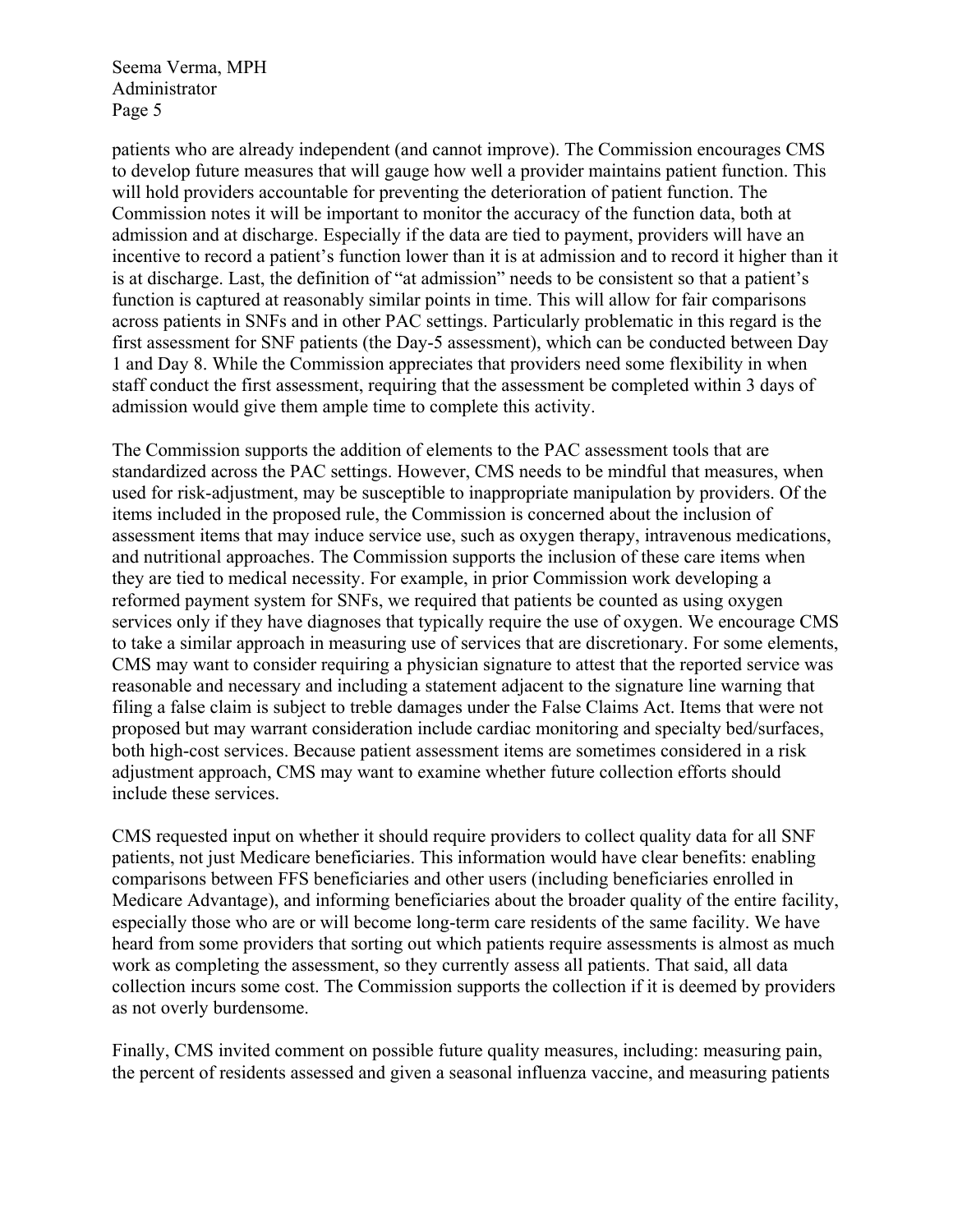who received an antipsychotic medication. While these measures capture important dimensions of SNF care, the Commission prefers that Medicare hold providers accountable for claims-based outcome measures. This does not preclude providers from using these quality measures for their own quality improvement activities.

# **Ideas for future CMMI work and CMS efficiencies**

CMS solicited ideas for models to test ways to manage, deliver, and pay for care to beneficiaries. Over many years, the Commission has supported payment reforms that consider comprehensive approaches to paying for the entire episode of care for beneficiaries. Such approaches would encourage coordination across providers while giving providers flexibility in how best to manage the care, leading to successful outcomes. To that end, the Commission has submitted its ideas and comments on accountable care organizations (ACOs) and bundled payments, many of which CMS has adopted.

The Commission sees a role for bundled payments around individual conditions, especially those that can be defined narrowly and have a limited set of expected clinical pathways. Such conditions simplify defining when a bundle is initiated, establishing benchmarks, and attributing the episode to a specific provider. Further, conditions that typically require a moderate amount of PAC services will afford providers ample opportunities to improve care and lower spending. The Commission has also discussed its concerns about how these bundled payments intersect with broader reform models that require an entity to assume greater risk for an entire population, such as ACOs. When multiple models overlap, the attribution rules determine which providers are "credited" with changes, which may not always align with where the changes in practice occurred.

The Commission is also worried about the generalizability of some of the results produced by CMMI's initiatives. The CMMI is testing a wide array of models allowing for a wide mix of conditions (and the flexibility discontinue participation), size of entity, length of duration, and method of payment. While we see a role for these models, the very nature of voluntary participation will undermine the generalizability and scalability of these results. For these reasons, the Commission encourages CMS to remain open to mandatory models for carefully considered designs.

CMS also solicited ideas about changes that would improve the quality of care and lower the costs of the health care delivery system. Last year, under direction from the Congress, the Commission proposed features of a PAC PPS to span the four PAC settings—home health agencies (HHAs), SNFs, inpatient rehabilitation facilities (IRFs), and long-term care hospitals (LTCHs). This year it recommended that a PAC PPS begin to be implemented in 2021 and at that time CMS begin to align the regulatory requirements across the four settings. The implementation of a PAC PPS would streamline the administration of four separate payment systems to one, thereby simplifying CMS's operations. Likewise, consolidating the conditions of participation would reduce CMS's burden from administering four setting-specific requirements to managing one set. Finally, a common PPS would greatly increase the equity of the HHA and SNF PPSs for patients and providers.